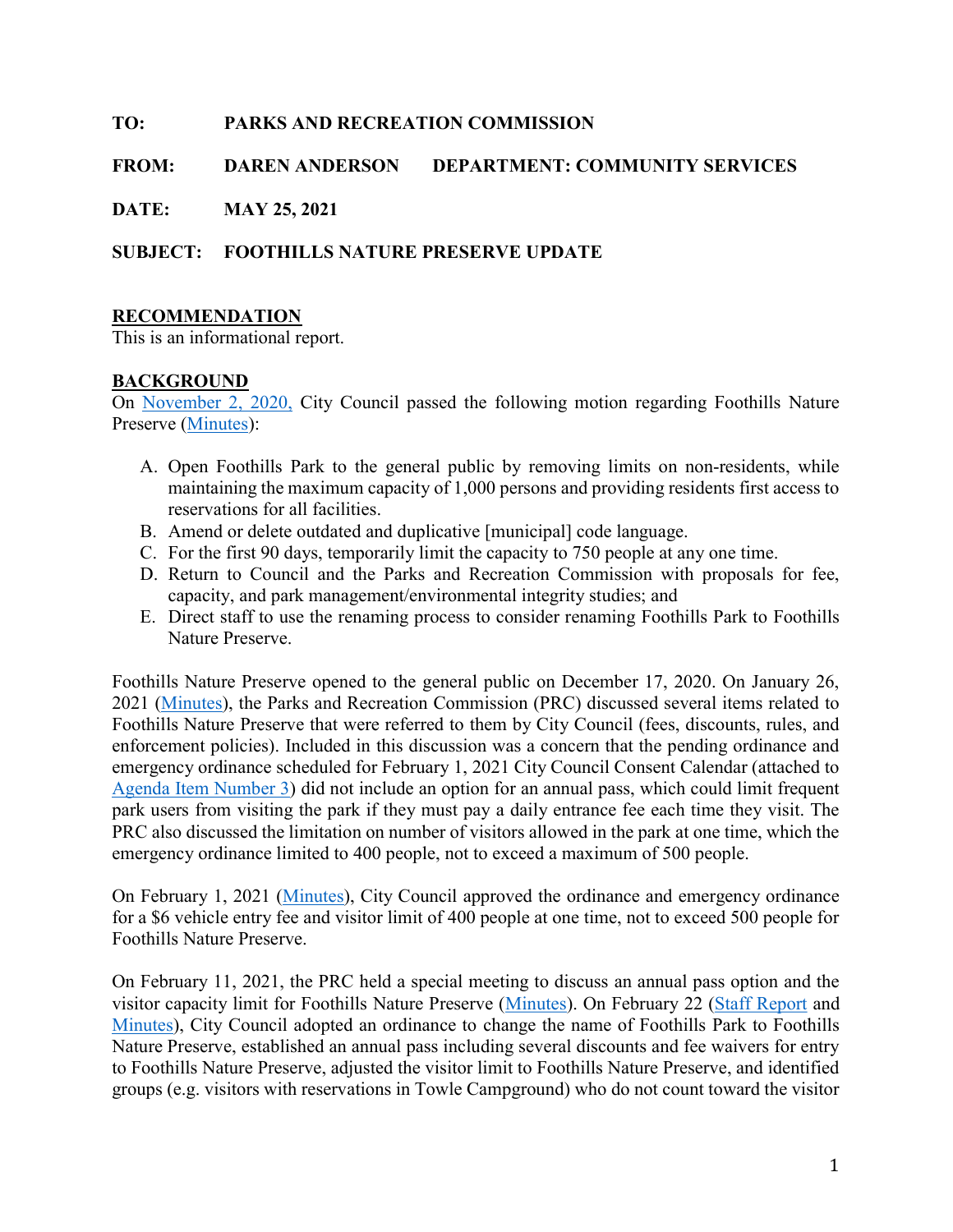limit. Staff began collecting vehicle entrance fees for weekends and holidays on Saturday, February 27, 2021.

On February 23, 2021 (Minutes), the PRC reviewed and discussed a range of Foothills Nature Preserve Daily/Annual Entrance Fee and Visitor Limit policy considerations. This included some policy guidelines that had been recently adopted by City Council but had not previously been commented on by the PRC. The PRC agreed to support some guidelines, while referring additional details back to the Foothills Nature Preserve Ad Hoc Committee for additional assessment and follow-up recommendation.

On March 23, 2021 (Staff Report and Minutes), the PRC discussed several Foothills Nature Preserve policies and voted unanimously (6-0, 1 absent) to recommend that Council adopt an ordinance to amend the Municipal Fee Schedule to include several new vehicle entry fees and discounts for Foothills Nature Preserve, including new fees for medium and large vehicles/buses, free entry on six specified days per year, free passes to be distributed at libraries; and free entry for student field trips and all fourth-grade students; and direct staff to permanently remove the nine hillside BBQs at Foothills Nature Preserve to help improve fire safety.

On May 10, 2021, City Council (Staff Report) approved the Parks and Recreation Commission's March 23 recommendation. The ordinance changes take affect 31 days after the second reading (June 24, 2021).

### DISCUSSION

#### Foothills Nature Preserve Visitation

From January through April 2021, there were approximately 124,000 visitors to Foothills Nature Preserve. During that same time period in 2020, there were approximately 29,000 visitors. The historical average (the years 2017 to 2019) of visitors from January to April is approximately 42,000. The 2021 visitation increased 322% compared with 2020, and 193% compared to the historical average.

In January 2021, while entrance to the preserve was free, there were approximately 42,000 visitors. This is 321% higher than the historical average of visitors in January. In March and April, after the vehicle entrance fee was implemented (staff began collecting vehicle entrance fees on weekends starting on February 27), there were approximately 27,000 visitors per month. The visitation in March and April was a 125% higher than the historical average.

From January through April 2021, approximately 13,000 vehicles entered the preserve on the weekends (12,101 were daily fee paid entrances, 725 were annual pass entries, and 243 were free entrances). Vehicles with ADA placards, drivers with a valid student ID, persons with veteran/active military status may enter the preserve for free. Annual pass entries represent approximately 5.5% of total visitation.

Visitation continues to be heavily weighted towards the weekends with 58.8% of visitation taking place on weekends and holidays, which is very similar with historic visitation trends.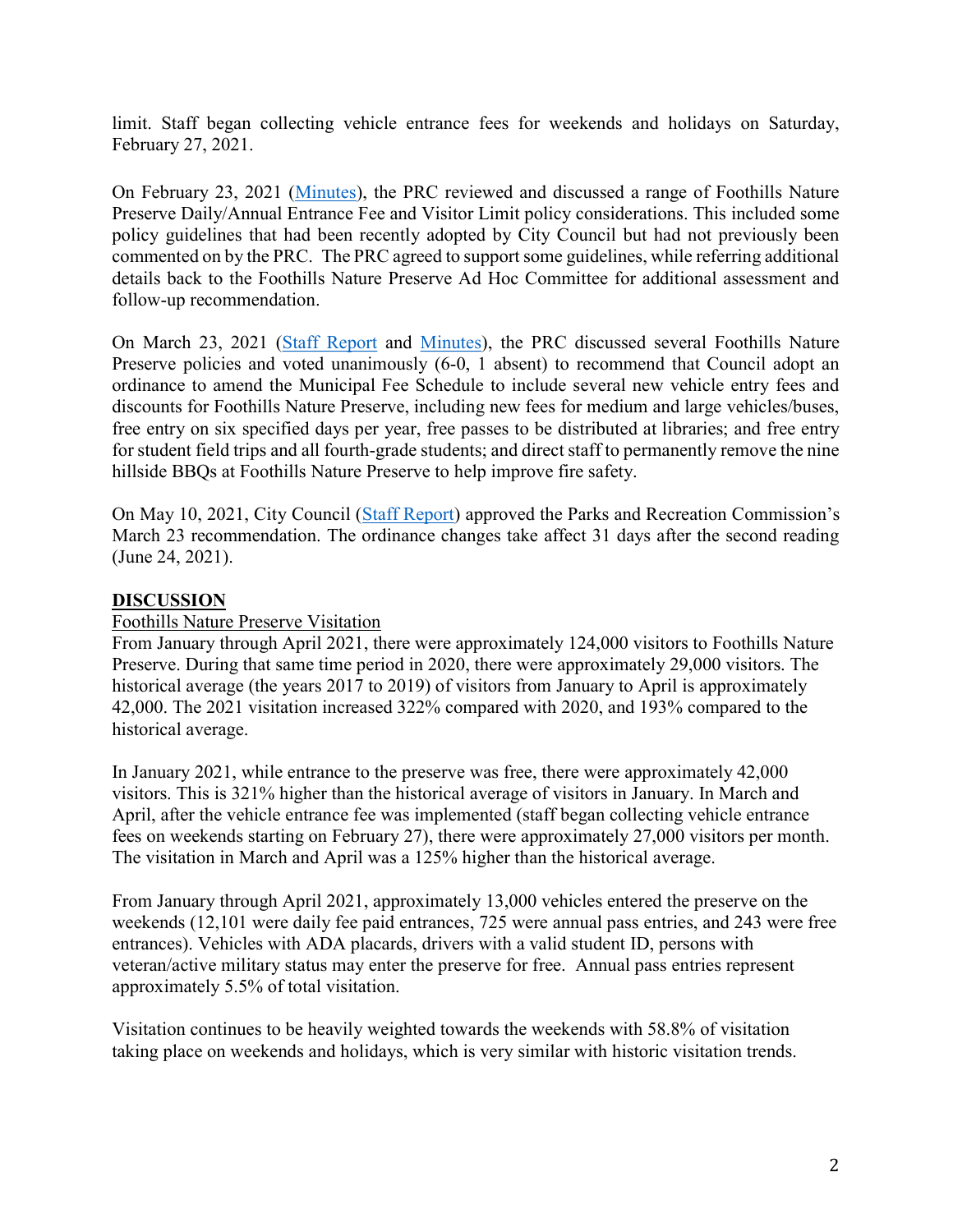From January through April 2021, there have been 533 visitors turned away from entering the preserve because they had dogs with them on weekends and holidays (dog turn-aways). During this same time period in 2020, there were 47 dog turn-aways. This is an increase of 1,034%. In 2020, there were 523 dog turn-aways for the entire year. The historical average number of dog turn-aways for January through April is 26.

Foothills Nature Preserve entrance has been closed to entry due to being at the visitor capacity limit (currently set at 500 visitors/200 vehicles at any one time) on 16 days in 2021, with multiple closures occurring on some weekend days. The preserve has not reached capacity since Easter weekend on April 5, 2021.

## Park Ranger Activity

From January through April 2021, there have been 15 calls for service (examples include medical calls, missing hikers, and accidents on Page Mill Rd.) for Park Rangers at Foothills Nature Preserve. This is an increase of 50% from the same period in 2020 (10 calls). And an increase of 15% from the historical average where the average is 13 calls for service.

Park Rangers had approximately 202 contacts for parking violations in Foothills Nature Preserve and Pearson Arastradero Preserve in the first four months of 2021 (175 parking violation warnings and 27 parking citations). Historically, Rangers issue fewer than 9 parking citations per year.

| <u> 1 MIUNTH CUMH AINBUNS (JANUAN 1-AI INL)</u> |      |      |                        |                               |                                       |  |  |
|-------------------------------------------------|------|------|------------------------|-------------------------------|---------------------------------------|--|--|
|                                                 | 2021 | 2020 | 2017-2019<br>(Average) | $\wedge$ in 2021<br>from 2020 | $\wedge$ in 2021<br>over 2017-19 Avg. |  |  |
| <b>Visitors</b>                                 | 124k | 29k  | 42k                    | 322%                          | 193%                                  |  |  |
| Dog<br><b>Turnaways</b>                         | 533  | 47   | 26                     | 1,034%                        | 1950%                                 |  |  |
| <b>Service Calls</b>                            |      | 10   | 13                     | 50%                           | 15%                                   |  |  |

4 MONTH COMPADISONS (JANUARY-APPIL)

## WEEKEND VEHICLE ENTRY COUNT SINCE START OF ENTRY FEE

|            | <b>\$6 Entry Fee</b><br>Paid | <b>Annual Pass</b> | <b>Fee Waiver</b> | <b>Total</b>             |
|------------|------------------------------|--------------------|-------------------|--------------------------|
| Vehicles   | 12,101                       | 725                | 243               | 13,069                   |
| % of Total | 92.5%                        | $5.5\%$            | $2\%$             | $\overline{\phantom{0}}$ |

# Environmental Monitoring & Data Collection

The PRC has expressed the importance of protecting the natural environment of Foothills Park, especially during this period of increased visitation. They have advocated for environmental monitoring and data collection to help guide policy aimed towards projecting the natural environment and wildlife.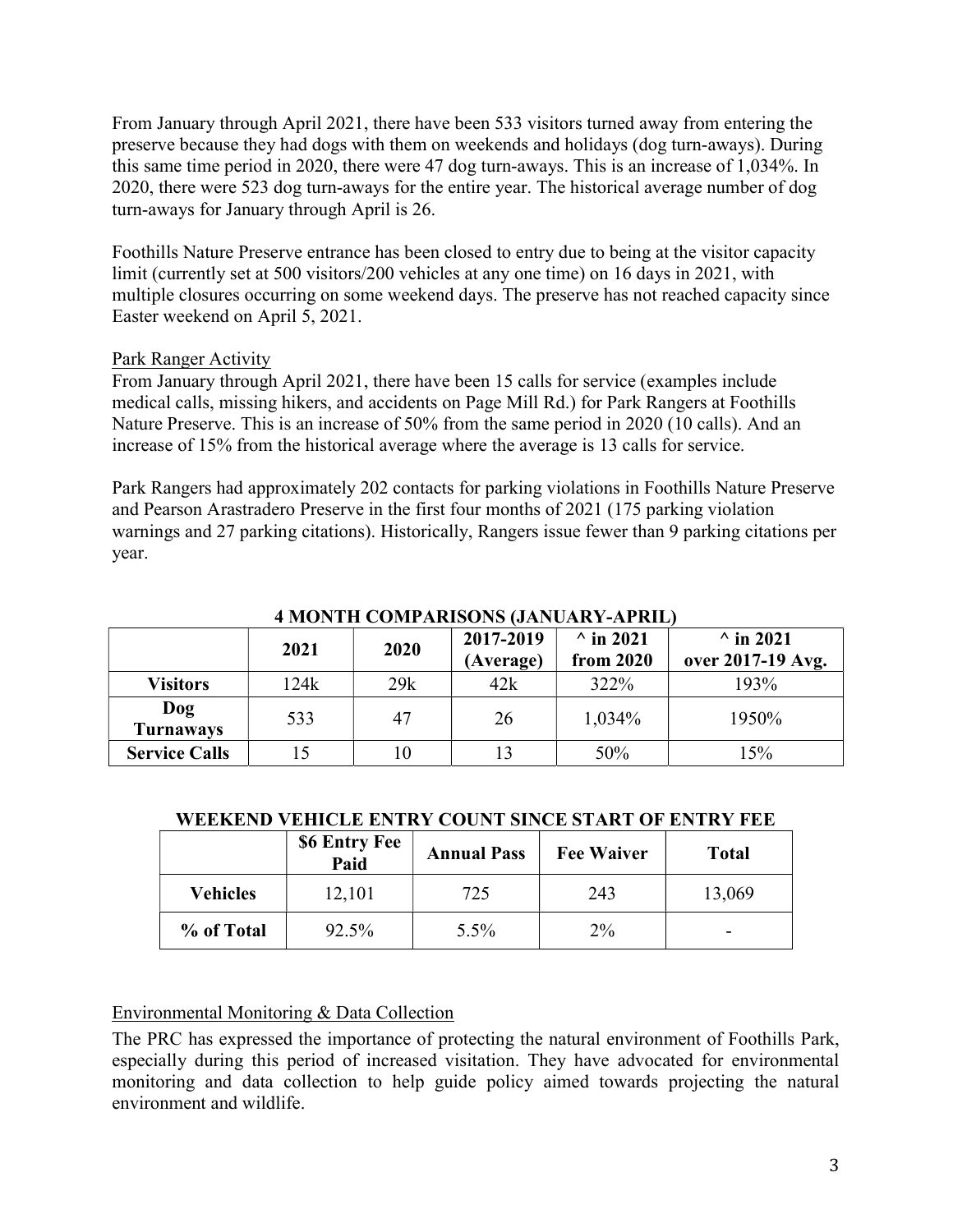Grassroots Ecology has been monitoring the environmental impact of the opening of Foothills Nature Preserve with respect to three different measures: trail widening, introduction of invasive species and impact on rare plant species in the park. Following is the most recent information on environmental impact:

- There has been trail widening on the Chamise Trail that connects from Vista Point to the lake, and the upper Coyote Trail. The widening is likely happening due to people stepping off the trail for passing. It has damaged some of the adjacent vegetation. The damage is limited to the narrow portions of the trail.
- It is too early to assess the invasive species impact as several of the target species would not have germinated yet.
- There does not appear to be any damage to the rare plant *dirca occidentalis* in the preserve.

Grassroots Ecology will continue to monitor, assess, and report any environmental impacts to City staff on a quarterly basis.

Open Space staff responded to the early observations of off-trail activity by installing temporary fencing and signage, which has been effective in keeping visitors out of sensitive areas. Open Space staff will continue to place brush and downed tree limbs in areas where trail widening has occurred. Open Space and Public Works staff completed a project to improve the overflow parking lot at Pearson Arastradero Preserve, which may help ease some of the visitation and parking challenges at Foothills Nature Preserve. The overflow parking lot, which can hold approximately 22 vehicles, opened in April 2021.

## Foothills Nature Preserve Stakeholder Group

In January 2021, the City Manager assembled a stakeholder group (consisting of representatives from Grassroots Ecology, Friends of Foothills Park, the Environmental Volunteers, Stanford University Haas Center for Public Service, Jasper Ridge Biological Preserve, Los Alto Hills, and the Chair and Vice Chair of the Parks and Recreation Commission) to identify and recommend improvements in the following areas at Foothills Nature Preserve:

- People: Education and programs, interpretation, docents, volunteers, public engagement, etc.
- Environment: Habitat and wildlife, impact monitoring and mitigation, regional outreach, and sustainability.
- Infrastructure and Funding: Safety, trails, traffic, parking, signage, preserve entry points, and funding for programs and infrastructure improvements.

The stakeholder group collaborated with volunteers to create a brief video to help educate visitors on the principles of Leave No Trace, how to recreate in Foothills Park responsibly, and how to prepare and make the most of a trip to the preserve. The video will be presented at the May 25 Parks and Recreation Commission meeting, and then made available on the City website and distributed widely to help spread the important message.